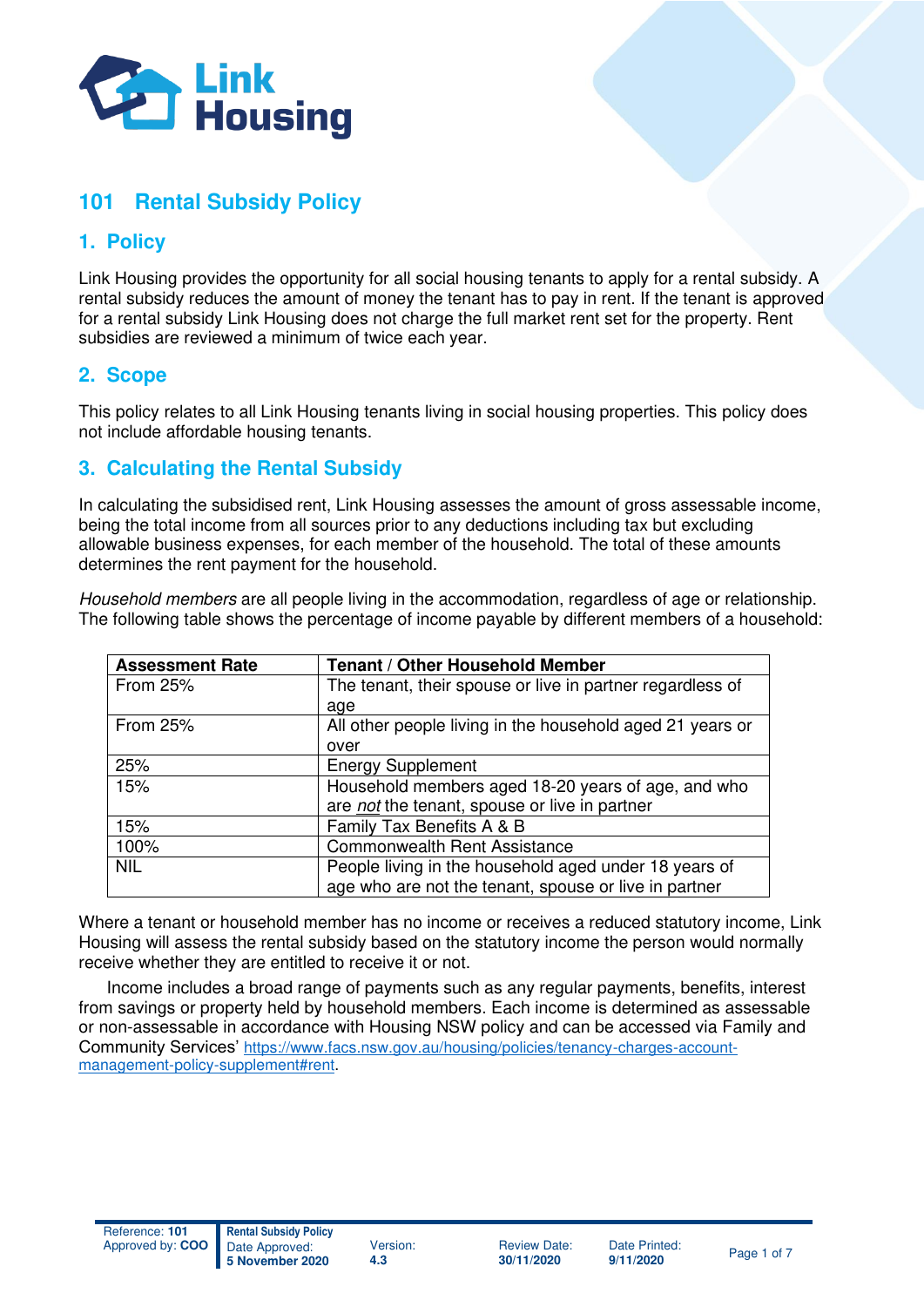

#### **4. Proof of Income**

Each tenant is responsible for collecting the income details of household members and providing these details to Link Housing so that their rent can be assessed. When applying for a rental subsidy a tenant must declare all assessable income and provide proof of the amount received by their spouse/partner and each other member of their household aged 18 years and over.

Proof of income must be original and can be:

- provided through the Income Certification Scheme for Centrelink pensions and allowances
- income statement from Centrelink
- income statement from the Department of Veteran's Affairs
- payslip, letter or statement from the employer detailing gross wage, applicable tax deductions, pay period, and payee details for salary or wages
- last available annual profit and loss statement completed by an accountant or taxation return for self-employed clients
- letter or statement from an overseas government detailing the amount received
- letter or statement from an investment organisation about savings/investments etc. providing details of the amount or dividend received
- letter from another organisation or income provider (not listed above) detailing the amount and type of income received.

The type of evidence must correspond to the type of income (e.g. Centrelink payment must be proven by a Centrelink Statement). Separate evidence must be presented for each type of income, (e.g. in households where one member received a Centrelink payment and another member received a wage). Documents must not be more than one month old on the date they are submitted, with the exception of Tax Returns which must not be more than 13 months old.

Tenants who fail to supply income details by the due date for return of the required information will not be eligible for a rental subsidy and they will be required to pay market rent.

# **5. Assessing Income of Self- Employed Persons**

The assessable income of self-employed tenants and household members is determined by taking the gross income less the business deductions allowable for community housing rent setting purposes.

Allowable deduction expenses are classed as any expense essential for producing an income. Some items may be allowable as tax deductions, but are not considered to be legitimate business expenses. These are presented in the table below.

The tenant or household member will need to provide proof of income in the form of the most recent profit and loss statement from an accountant or a tax return (not a tax assessment notice as ATO allowable expenses could be different). If when the tenant's or household member's income is calculated it results in the income being below the standard rate of Newstart Allowance then the tenant or household member's income will be assessed at the Newstart Allowance rate. When business earnings recommence tenants must notify Link Housing within 28 days to ensure a correct rental subsidy is calculated.



Review Date: **30/11/2020** 

Date Printed:<br>9/11/2020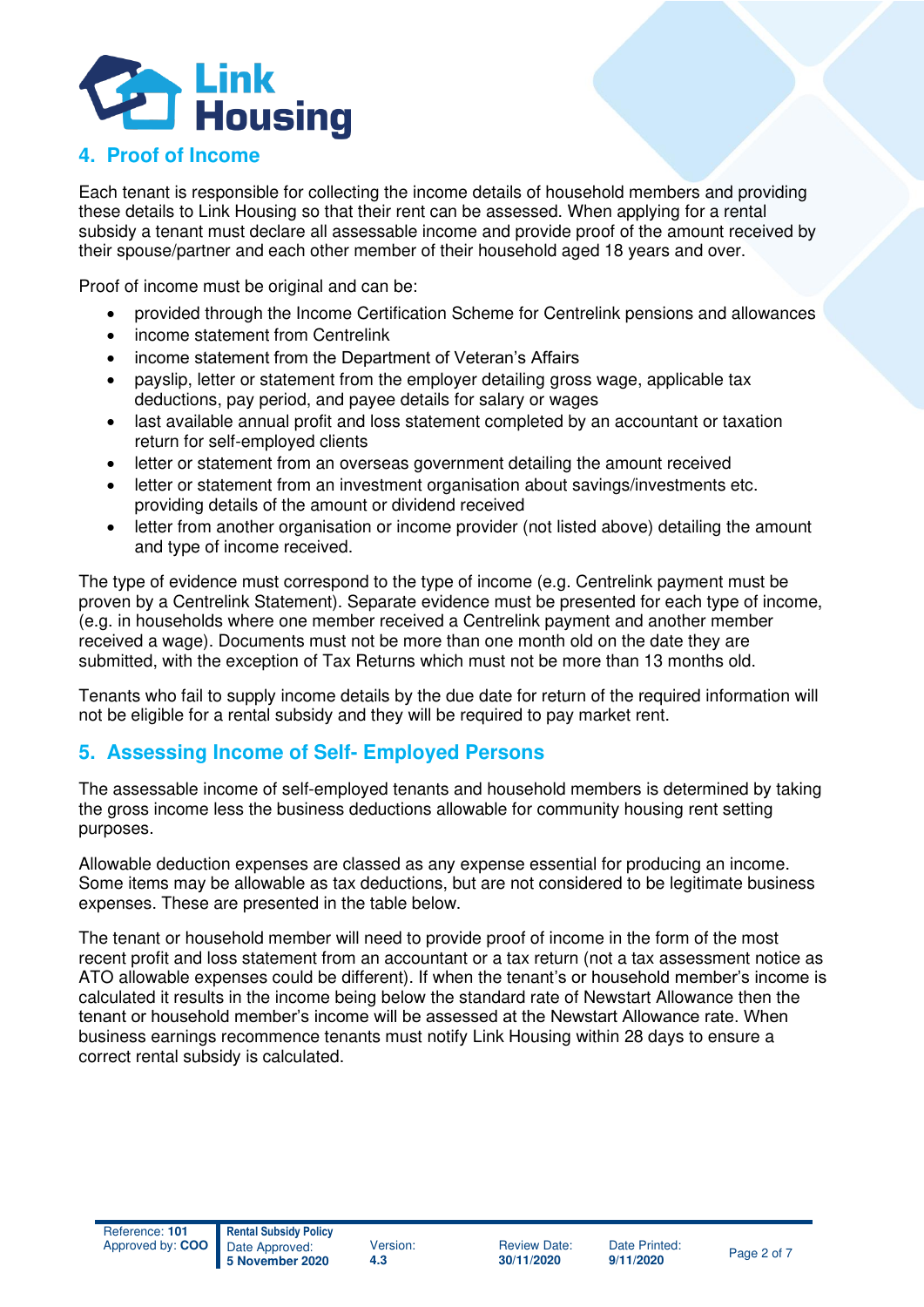

| <b>Examples of Business Expense Item</b>                   | <b>Deductible</b> |
|------------------------------------------------------------|-------------------|
| Accountancy fees                                           | No                |
| Advertising                                                | Yes               |
| Bank fees                                                  | No                |
| Bookkeeping fees                                           | No                |
| Capital expenditure                                        | No                |
| Course costs and staff training                            | No                |
| Depreciation                                               | Yes               |
| Domestic expenses (such as telephone, electricity and gas) | No                |

A full list of allowable expenses can be found on the Family and Community Services' [https://www.facs.nsw.gov.au/housing/policies/tenancy-charges-account-management-policy](https://www.facs.nsw.gov.au/housing/policies/tenancy-charges-account-management-policy-supplement#rent)[supplement#rent](https://www.facs.nsw.gov.au/housing/policies/tenancy-charges-account-management-policy-supplement#rent) website.

If the self-employed person provides a tax return as their evidence it must be for the most recently expired financial year and can be used for both required reviews in a given year.

### **6. Commonwealth Rent Assistance**

Link Housing will calculate the amount of Commonwealth Rent Assistance (CRA) that the Commonwealth will pay the household based on the rent to be charged to the tenant. The final subsidised rent provided to tenants will include an amount determined from household income plus 100% of CRA to which the tenant is entitled to receive. It is the responsibility of the tenant to ensure all household members apply for their CRA entitlement.

# **7. Review of Rent Subsidies**

There are two types of rental subsidy review:

- Link Housing's bi-annual reviews
- Tenant change of circumstances reviews

#### **Link Bi-annual Required Reviews:**

In accordance with the Community Housing Rent Policy, Link Housing is required to review a tenant's eligibility to receive a rental subsidy at least twice a year.

Tenants who have not yet given their consent to Link Housing to communicate directly with Centrelink will be advised in writing when Link Housing is commencing a rental subsidy review. Tenants will be given 21 days to submit a completed Rental Subsidy Declaration and acceptable proof of income for all household members.

Review Date: **30/11/2020**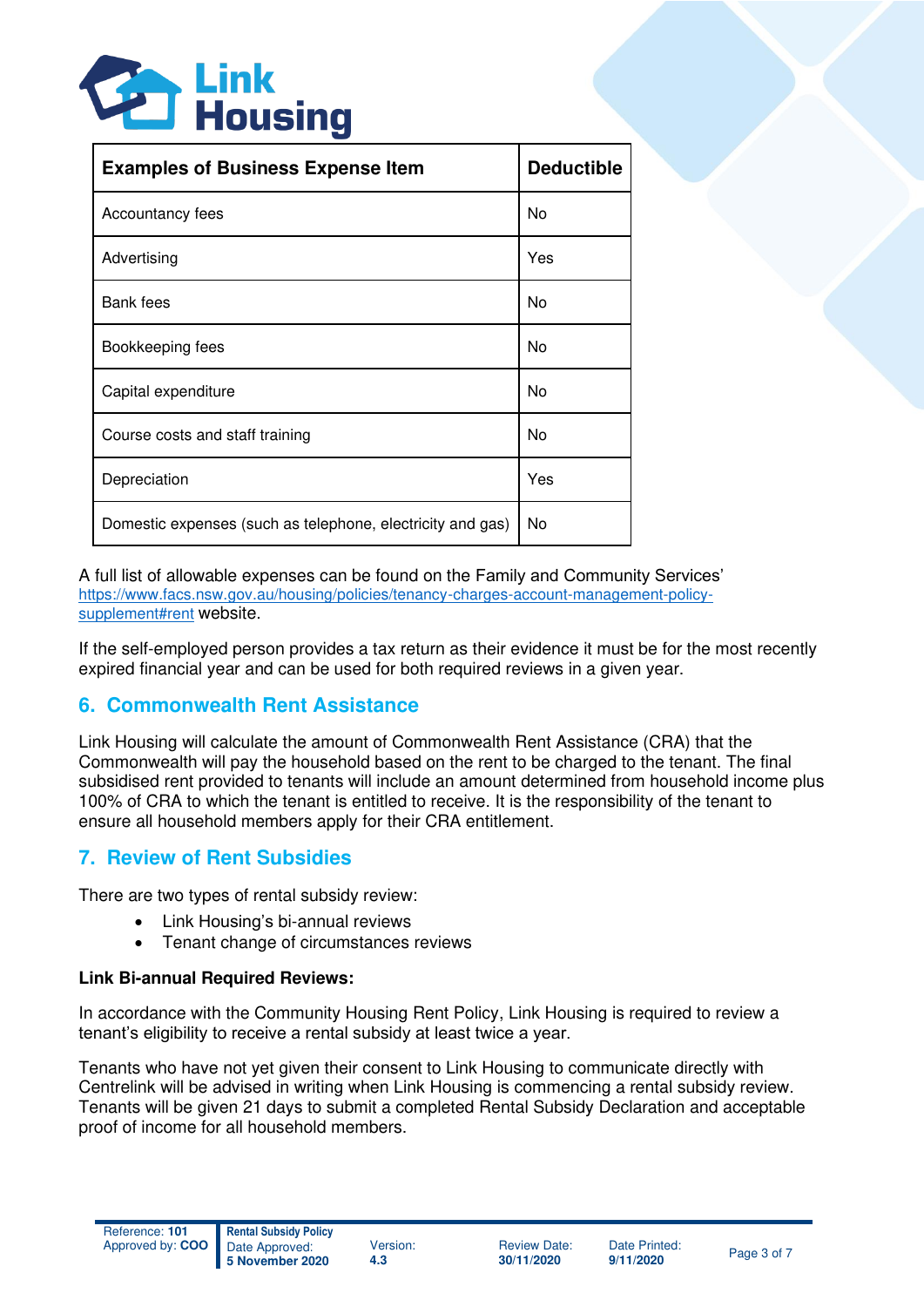

It is the tenant's responsibility to show that they are entitled to receive a rental subsidy. Link Housing will not be able to provide a rental subsidy if the tenant does not provide the requested information for all members of the tenant's household.

For those tenants who have given their consent to Link Housing to communicate with Centrelink the above two paragraphs do not apply. This group of tenants will receive communication from Link Housing to let them know their new rent amount after the assessment of Centrelink incomes has been completed.

#### **Tenant Change of Circumstances Reviews:**

Tenants must advise Link Housing of any change to their household circumstances within 28 days of the change occurring. This includes changes to the number of people living in the property or changes to income. Link Housing will review rental subsidies when household circumstances change.

If a tenant does not disclose changes to their household circumstances, their correct rental subsidy cannot be calculated and the existing subsidy may be cancelled.

Any change in rental subsidy will be backdated to the date of the change in circumstances. (See backdating rental subsidies and rental subsidy cancellation)

### **8. Backdating Rent Subsidies**

When Link Housing receives notification of a change to a tenant's household circumstances that occurred sometime in the past, it will reassess the rental subsidy to determine whether the household has been paying the correct amount of rent.

If there is a difference in the rental subsidy the household is now eligible for, Link Housing will backdate the difference to the time when the change in household circumstances occurred. This will reflect the correct rent that Link Housing should have charged and may result in the tenant owing additional money to Link Housing.

#### **Link Housing will backdate a subsidy when:**

- It has proven rental subsidy fraud or non-disclosure of income
- A household member's income has decreased and the tenant would be entitled to a reduction in their rent payable. This will not apply where the income has decreased due to some action or lack of action on the part of the person, including:
	- ➢ A Centrelink breach
	- $\triangleright$  A failure to apply for a Centrelink benefit, or not receiving a Centrelink benefit through the person's own fault
	- $\triangleright$  Leave without pay for a person in employment
	- $\triangleright$  A strike.
- A household member is now in some form of employment and they are not entitled to the benefits of the Tenant Employment Incentive Scheme (see section 11 below),
- An additional person moves into the household.

Link Housing always applies backdating in circumstances of fraud or non-disclosure. In other circumstances, Link Housing applies backdating if the household income has increased by at least \$10 per week, or the total backdated subsidy adjustment is at least \$100.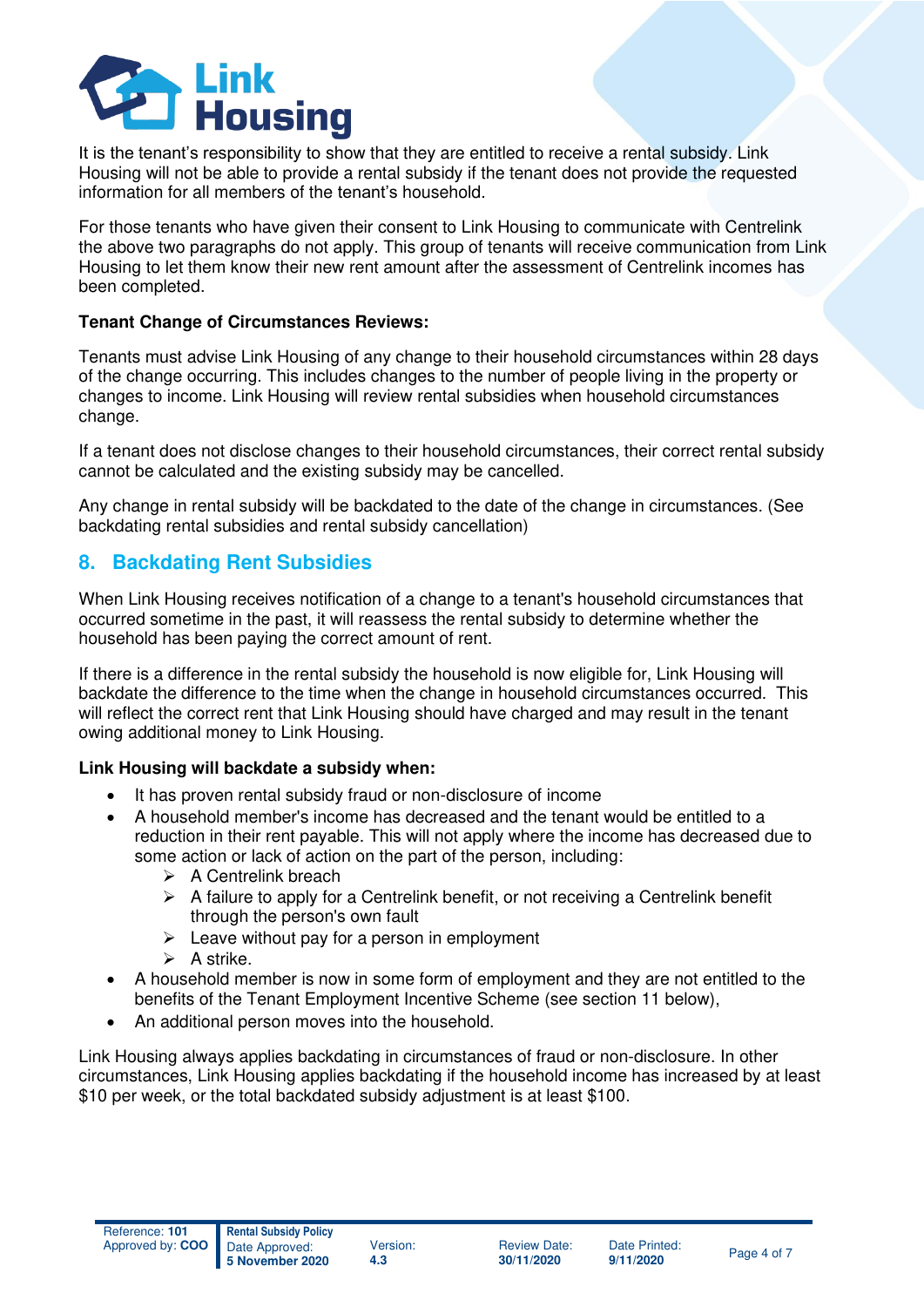

#### **Link Housing will not backdate a subsidy when:**

- A child turns 18
- The ages of children change, which impacts on Family Tax payments
- Absence from the dwelling, which is due to the tenant being in a nursing home, rehabilitation centre, respite care, refuge or prison.

### **9. Rental Subsidies and Casual Wages**

Rental subsidies are normally based on the gross weekly income. Where a person is getting or will be receiving a fluctuating wage from one or more employers, (for example through casual work), Link Housing will discuss with the tenant how best to **predict their future weekly** income, by:

- Using the actual amount they have received in their first pay and arrange to reassess the subsidy in 8 weeks' time, or
- Averaging the income according to the amount of time they have worked for this employer, but no more than the last 26 weeks.
- Providing the option of participating in quarterly rental subsidy reviews

Where the tenant may be receiving Centrelink benefits as well as wages the tenant will need to give authority for Link Housing to confirm income and wages with Centrelink.

When the subsidy is reassessed at the end of the 8 week period and the tenant's actual income is more than the original estimate, the tenant will need to make up the difference.

If the weekly gross income amount is below the standard Centrelink income for the tenant's age and household composition, Link Housing will assess their income at the standard Centrelink benefit amount according to their age and household composition.

The estimated rent for the next period will then be based on the actual income for the previous period.

**Note:** If the tenant does not provide sufficient income details to fully re-assess and re-calculate the subsidy the rental subsidy will be cancelled.

# **10. Cancellation of Rental Subsidy**

It is the tenant's responsibility to demonstrate that they are entitled to receive a rental subsidy.

The rental subsidy may be cancelled where:

- The tenant has not provided full details of household income by the due date.
- Link Housing believes that the tenant is not living at the premises.
- Link Housing is aware that the tenant has more than one place of residence.
- The tenant has not advised of changes of household circumstances within 28 days.

Link Housing will always notify the tenant in writing if the rental subsidy is to be cancelled. This will record the reason for cancellation and any avenues for appeal.

A tenant who provides income details after the due date which shows that they are still eligible for a subsidy will have the new subsidy backdated to the date that the rebate was cancelled.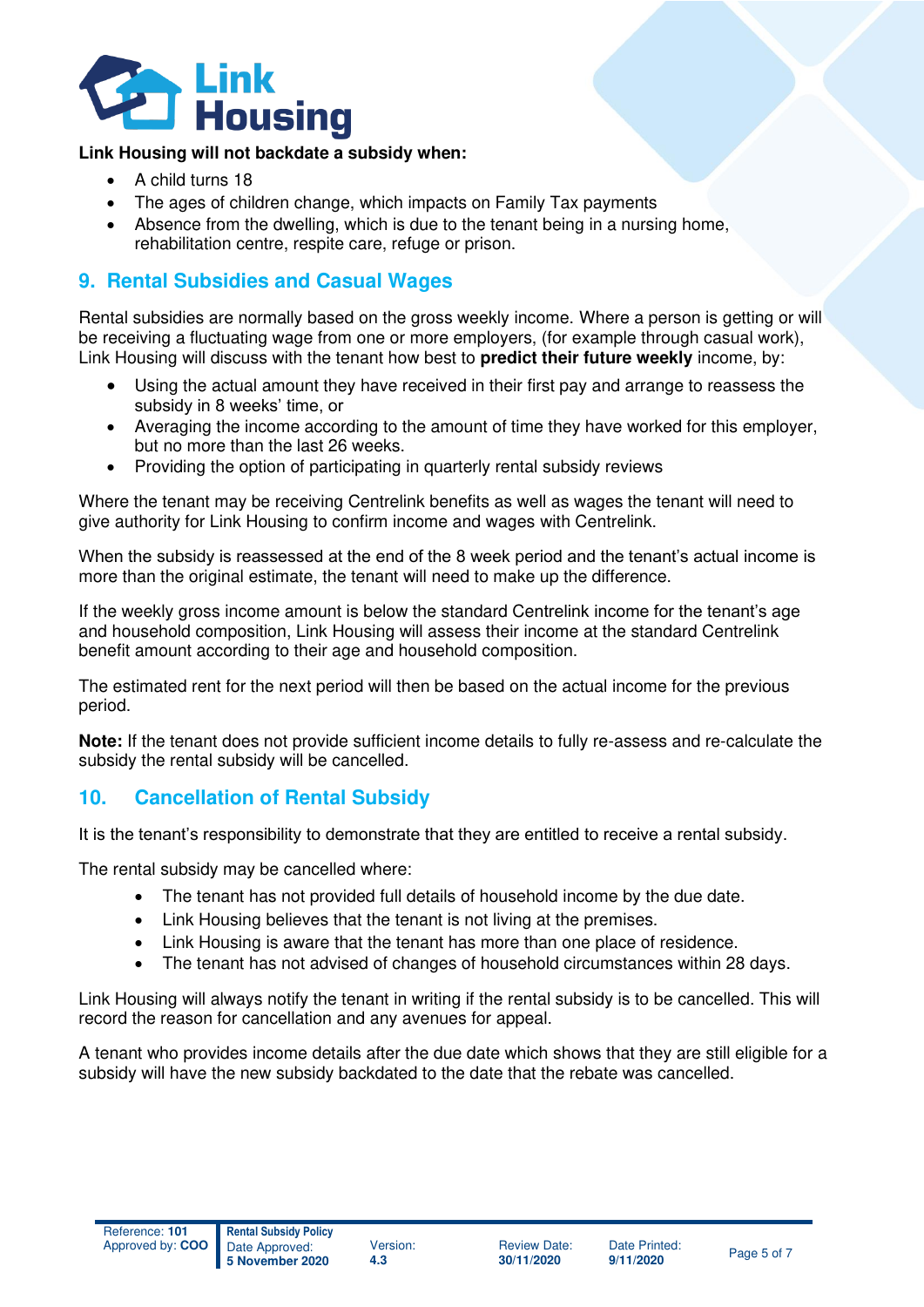

# **11. Tenant Employment Incentive Scheme**

The Tenant Employment Incentive Scheme (TEIS) assists tenants and residents who are starting work or re-entering the workforce after a break of 12 months or longer. A tenant, their partner or other household member who commences employment is entitled to a grace period of four weeks of their non-adjusted rent continuing to be subsidised as long as the household is not in rent arrears. This financial assistance is designed to assist tenants and residents prepare for an increase in rent.

A tenant or other household member is eligible to apply if:

- They are moving from unemployment to work (casual, part-time or full-time)
- They are moving from full-time study to work
- They have informed us within 28 days of starting work.

A tenant or household member is not eligible if they:

- Are moving from casual/part-time to part-time/full time work
- Are changing jobs
- Are moving from self-employed to employed
- Are paying market rent

Once a tenant has advised Link Housing that a household member is commencing work and they are eligible to receive TEIS, Link Housing will apply the TEIS to the household 's rent account and advise the tenant in writing.

The tenant's new rental subsidy will start four weeks after commencing work and will be calculated based on all income earned since commencing work.

### **12. Running a Business from Home**

Tenants may use their home to run a business from home as long as they do not breach the terms of their tenancy agreement. The conditions are as follows:

- The tenant has the prior written agreement of Link Housing and/or the owner of the property.
- The tenant has a current public liability insurance policy appropriate to the type of business
- The tenant has the approval of the Local Council and all other relevant authorities
- It does not cause a nuisance or interfere with the peace comfort or privacy of neighbours
- There is no cost to Link Housing or the owner of the property.

If approval is given the tenant is responsible for all associated costs. Approval may be withdrawn if the business causes a nuisance or interferes with the peace, comfort or privacy of neighbours, or otherwise leads to a breach of agreement.

### **13. Legislative and Regulatory Framework**

- Residential Tenancies Act 2010
- **Community Housing Rent Policy**